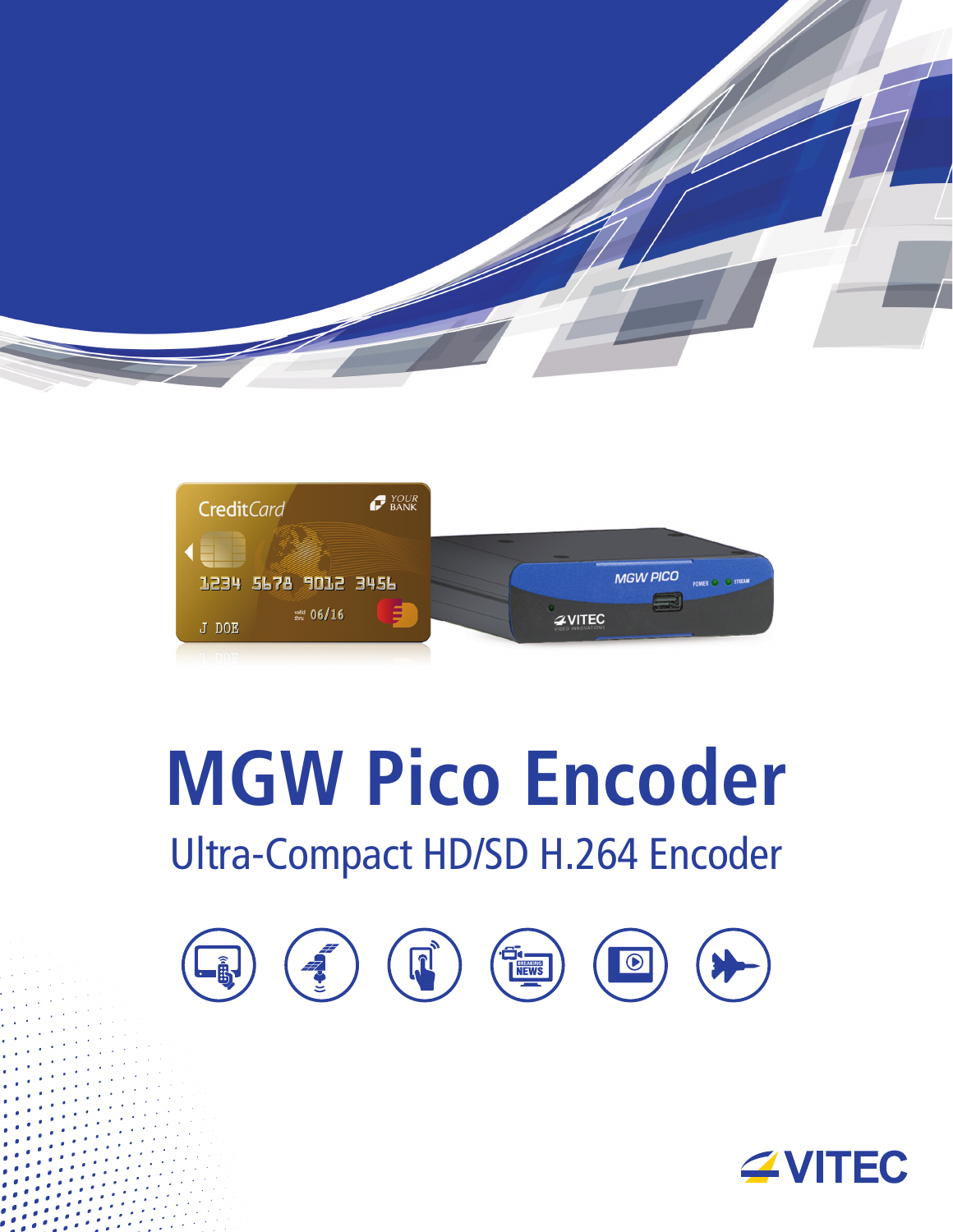# **MGW Pico Encoder**

Ultra-Compact HD/SD H.264 Encoder

MGW Pico Encoder is the world's smallest H.264 HD/SD portable encoding appliance. With 3G/HD/SD-SDI and Composite inputs, low power consumption and robust industrial design, the appliance is ideal for field-based applications. MGW Pico Encoder provides two simultaneous H.264 encoding channels (HD+SD) and features error-free content delivery on private and public networks using Zixi™ stream protection or industry standard SMPTE 2022 Pro-MPEG error correction technology.

For sensitive applications, MGW Pico Encoder supports dual KLV metadata ingest and transport in compliance with STANAG 4609 and MISB standards.

# **PRODUCT HIGHLIGHTS**

- **· World's smallest professional HD H.264 encoder with 3G/HD/SD-SDI and Composite inputs**
- **· Superb HD and SD H.264 AVC compression quality up to full HD 1080p**
- **· Up to 2 simultaneous H.264 encoding channels**
- **· Zixi Error Correction and Pro-MPEG FEC built-in for reliable stream transmission**
- **· Less than 65 millisecond encoding latency**
- **. Full-frame snapshots stored in internal memory or delivered over IP to remote location**
- **· Metadata support: MISB KLV / STANAG and CoT (SDI, IP and Serial)**
- **· Under 6 Watts power consumption is ideal for vehicle integration or for use with battery packs**
- **· Industrial-grade, fanless design with no moving parts, 100% silent**

# **Technical Specifications - General**

#### **Video Inputs**

- **·** 1 x 3G/HD/SD-SDI: SMPTE 259M-C, SMPTE 292M, SMPTE 274M, SMPTE 296M, SMPTE 424M, SMPTE 425M Level A (BNC, 75 Ohm)
- **·** 1 x Analog Composite: PAL/NTSC (BNC, 75 Ohm)

#### **Input Resolutions / frame rates:**

1920x1080p @ 60, 59.94, 50, 30, 29.97, 25, 24 Hz 1920x1080i @ 60, 59.94, 50 Hz 1280x720p @ 60, 59.94, 50, 30, 29.97, 25 Hz 720x480i @ 59.94 Hz 720x576i @ 50 Hz

#### **Audio Inputs**

- **·** 1 x SDI Embedded audio (Stereo or Mono)
- **·** 1 x Analog unbalanced audio (via breakout cable)

#### **Video Output**

- **·** H.264 (ISO\IEC 14496-10 AVC MPEG-4 part 10). Modes:
	- o Baseline Profile L3
	- o Main Profile L3 and L4
	- o High Profile L4 and L4.1
- **·** Bit Rate: 100 Kbps 15 Mbps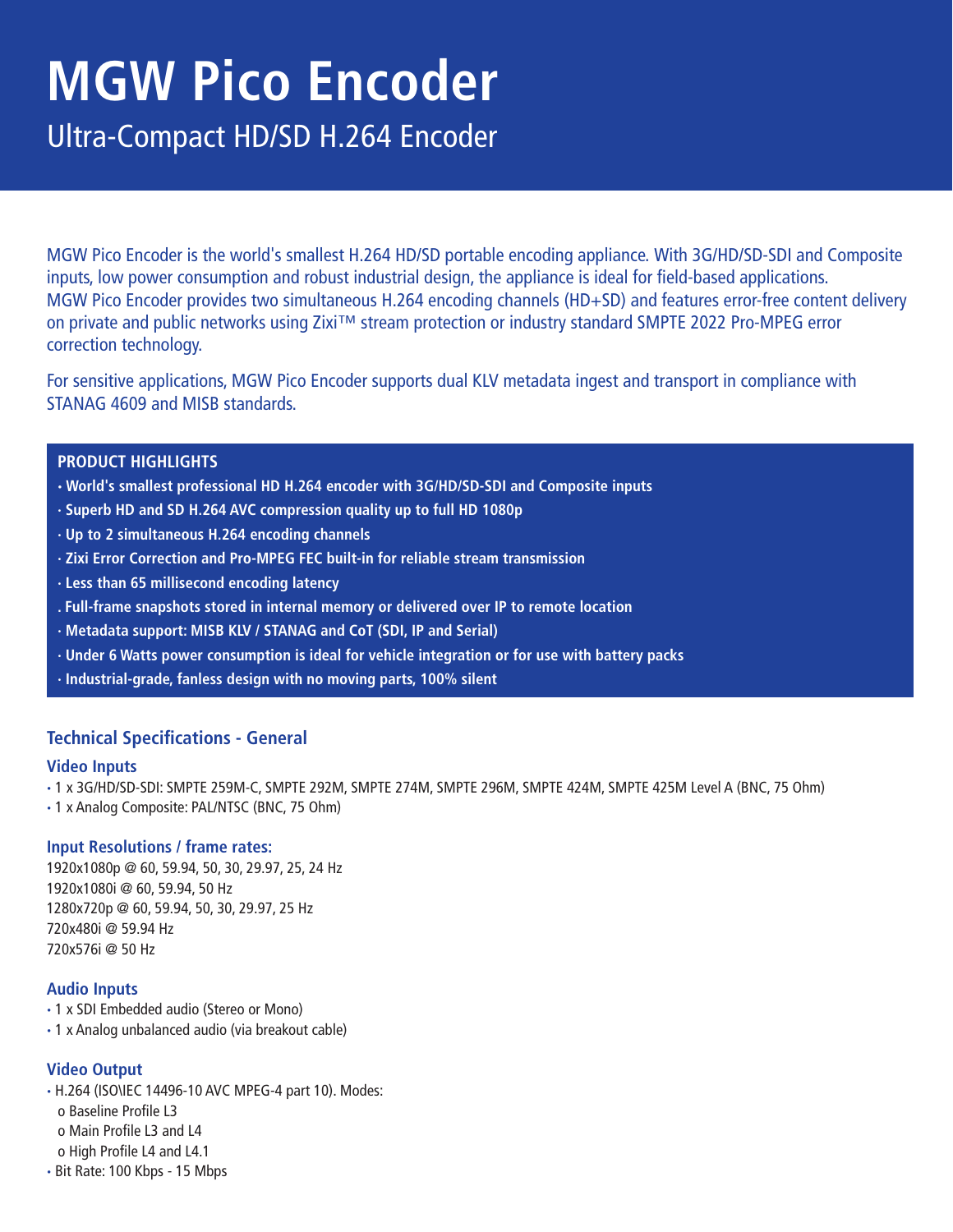

- **·** Frame Rate: 5-60 fps. Down sampling modes: 3/4, 2/3, 1/2, 1/3, 1/4
- **·** Bit Rate Regulation Modes: Constant (CBR), Variable (VBR)
- **·** Output Resolutions: Configurable from QCIF up to 1920x1080p30 / 1280x720p60
- **·** Encoding Latency: 65 milliseconds

#### **Audio Output**

- **·** MPEG-4 AAC-LC (ISO/IEC 14496-3)
- **·** Stereo and mono modes
- **·** Bit Rate: 32Kbps 192Kbps in Stereo, 16Kbps 192Kbps in Mono
- **·** Sampling Rate: 48 kHz

#### **Network Protocols**

**·** Streaming: o UDP TS o RTP TS o RTP ES (RTSP)

o Unicast and Multicast modes

- **·** Error Correction:
- o Zixi™ technology for up to 30% packet loss recovery
- o RTP TS with Forward-Error-Correction (FEC SMPTE 2022)
- **·** Peripheral:

o HTTPS, NTP, SSH, SAP

#### **Management**

- **·** Secure Web based remote management interface (HTTPS)
- **·** Dashboard with dynamically updating I/O signal detection and streaming stats
- **·** SSH interface with "get/set" or XML API for integration with 3rd party control software
- **·** Autostart mode recovers saved configuration after power cycle
- **·** Remote firmware and software upgrade capability
- **·** System and channel event logging

# **Security**

- **·** Real-time AES encryption for video, audio and metadata. Interoperability with VITEC`s EZ TV and FITIS systems
- **·** Password protected HTTPS and CLI control interfaces

#### **Metadata**

- **·** Up to 2 simultaneous KLV metadata stream per channel
- **·** Support for KLV over IP, Serial and SDI (MISB STD 0605.7, VANC per SMPTE 336M)
- **·** Support for CoT over Serial/RS-232
- **·** Absolute Time System and Timestamps (MISB STD 0603.4)
- **·** Time Stamping and Transport of Compressed Motion Imagery and Metadata (MISB STD 0604.5)
- **·** Security Metadata Universal and Local Sets for Digital Motion Imagery (MISB STD 0102.11)
- **·** Cursor on Target (CoT) Conversions to Key- Length-Value (KLV) Metadata (MISB STD 0805.1)
- **·** UAS Datalink Local Metadata Set (MISB STD 0601.11, STD 0902.6)
- **·** STANAG 4609 output stream over UDP/IP
- **·** JITC-MIS Compliant streaming of HD/SD ISR video